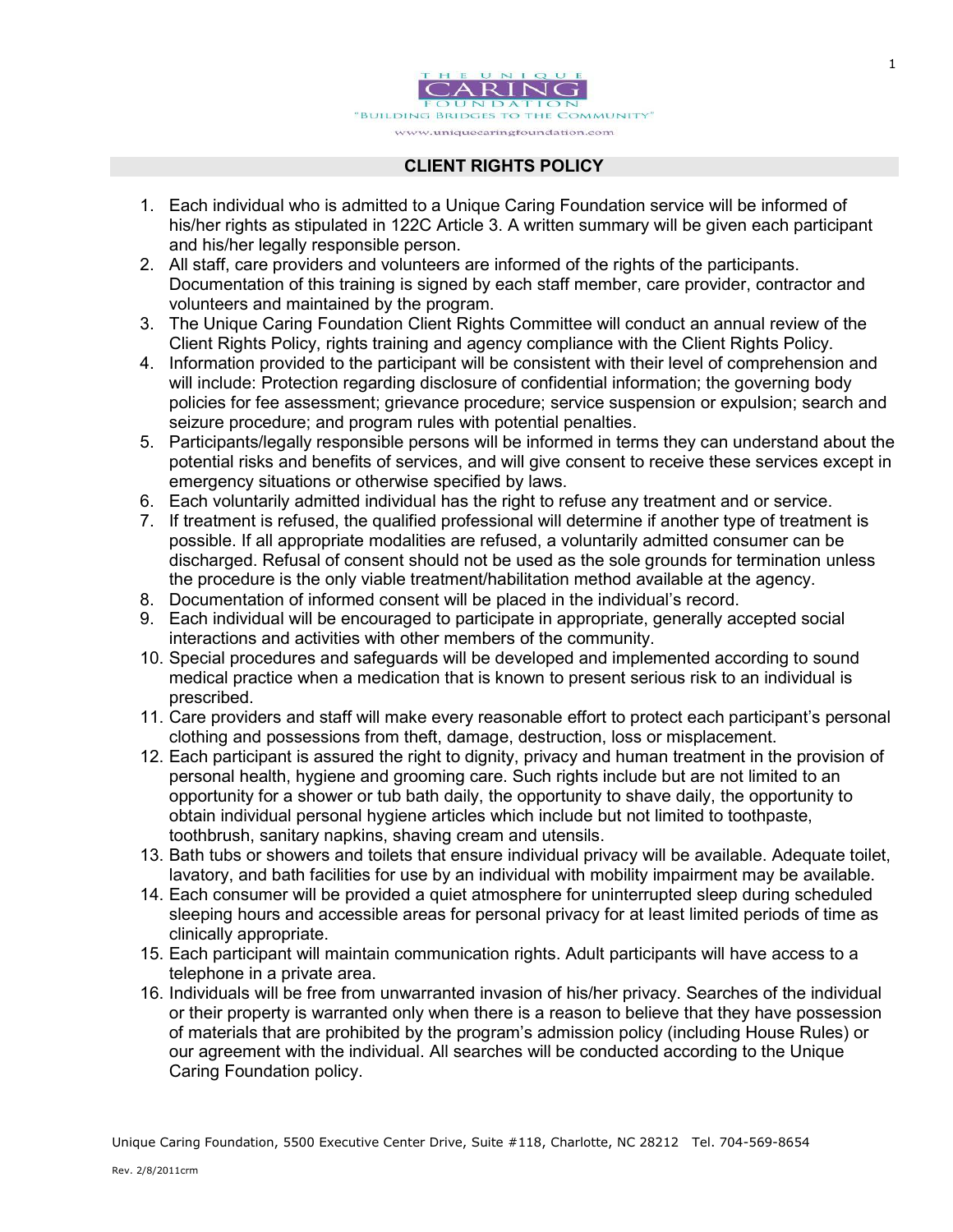$\overline{2}$ 

- 17. Each participant will be free from the threat or fear of unwarranted suspension or expulsion from the program. Any suspension or termination of services will comply with The Unique caring Foundation Suspension/Termination Policy.
- 18. Care providers and staff will not subject any participant to any sort of neglect or indignity or inflict abuse upon anyone. Care providers and staff will ensure to prevent the neglect or abuse of any participant in their care by others.
- 19. Care providers and staff are prohibited from engaging in ay acts that constitute a sexual offense, sexual molestation, sexual harassment or sexual abuse.
- 20. All instances of alleged or suspected abuse, neglect or exploitation of consumers will be reported to the appropriate county Department of Social services, Division of Facility Services and the Healthcare Registry. Persons reporting instances of abuse, neglect or exploitation will be protected from harassment or threats.
- 21. The goal of the agency is to provide services using the least restrictive, most appropriate and effective positive modality.
- 22. Each participant will be free from unnecessary or excessive medication.
- 23. The following restrictive interventions are not used at all: Seclusion, physical restraint, isolated time out (see policy).
- 24. The following types of procedures are prohibited: Interventions prohibited by statute, corporal punishment, painful body contact, substance administered to induce painful bodily reactions, unpleasant tasting foodstuffs, noxious situations or substances, noise, bad smells, splashing with water, potentially physically painful procedures, electric shock, and insulin shock.
- 25. Use of protective devices will not be permitted unless the following conditions are met: The device has been assessed, it is the least restrictive appropriate measure, the individual is monitored at all times and the devices are cleaned at regular intervals.
- 26. The Unique Caring Foundation, Inc. and our care providers reserve the right to establish rules regarding acceptable behaviors and medical records requirements. Violation of these rules may cause a service disruption and replacement or suspension/termination. Service suspensions or terminations will comply with The Unique Caring Foundation, Inc. policies and the Grievance Procedure.
- 27. Participants/legally responsible persons may recommend changes in program policies and procedures or agency governance.
- 28. Each participant maintains all civil rights unless adjudicated incompetent.
- 29. Participants have the right to contact the Governor Advocacy for persons with Disabilities and will be given assistance by the program staff if necessary. The telephone number for the council is 1-704-433-2067.
- 30. The Grievance Policy and procedure is distributed to all participants and/or family members upon admission to the program. This policy allows consumers, family members, significant others, care providers and staff to express concerns about services and what response they may expect. The procedures include how to concern/complaint is to be expressed, to whom the concern/complaint should be addressed, a time frame for a response, and subsequent levels of management to contact if the response is unsatisfactory.

Referral to the Advocate may be made at any point in the grievance process. Referrals to the appropriate Governor's Advocacy Council staff may be made at any point in the process. Each complaint will be evaluated and may be referred to the Client Rights Committee for investigation at any point.

| <b>Foster Parent Signature</b> | Date |
|--------------------------------|------|
| Witness Signature              | Date |

Unique Caring Foundation, 5500 Executive Center Drive, Suite #118, Charlotte, NC 28212 Tel. 704-569-8654